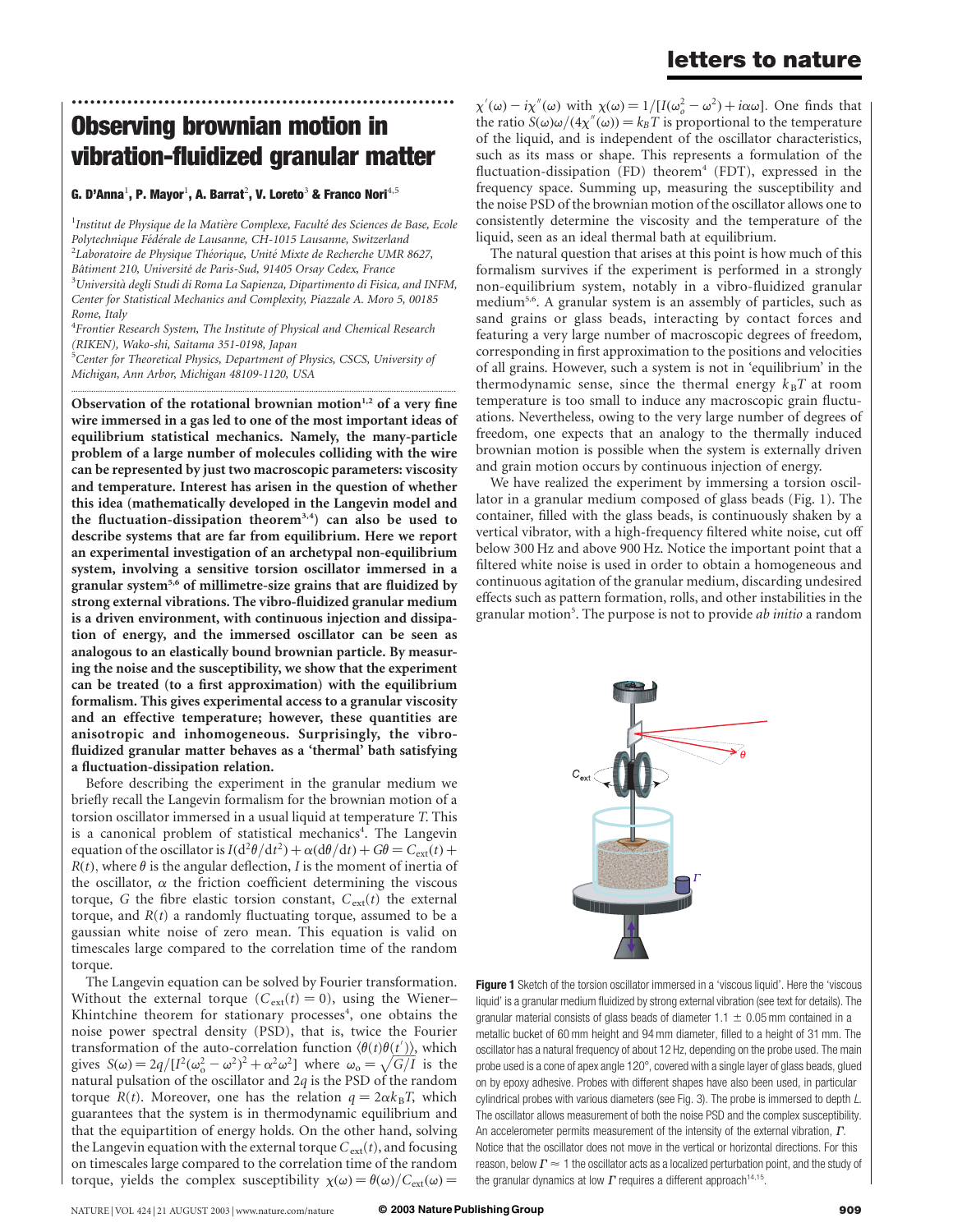#### letters to nature

torque with white noise spectrum to the oscillator. Indeed, we observe the motion of the oscillator in a low-frequency range (10– 50 Hz) compared to the applied vibration high-frequency range. The torsion oscillator probe, with various moments of inertia and shapes, is immersed at a depth L from the granular surface. The oscillator is otherwise isolated from the container and the vibrator, and does not move in the vertical or horizontal directions. An accelerometer on the container is used to measure the acceleration spectrum, normalized to the acceleration of gravity,  $A(\omega)$ . We quantify the 'intensity' of the external shaking by  $\Gamma$ , defined as the square root of the band power of  $A(\omega)$  in the range of about 1 Hz to 10 kHz, that is,  $\Gamma^2 = \int A(f) df$  integrated in the above frequency range, with  $\omega = 2\pi f$ . In the case of a sinusoidal vibration of amplitude  $a_s$  and frequency  $f_s = \omega_s/2\pi$ , the normalized acceleration spectrum is  $A(f) = [a_s(2\pi f_s)^2/g]^2 \delta(f - f_s)$  and one recovers the usual definition of the vibration intensity, that is,  $\Gamma = a_s \omega_s^2/g$ . For sinusoidal vibrations,  $\Gamma = 1$  is the lift-on threshold above which a single grain starts to 'fly'. In this work we employ vibration intensities up to  $\Gamma \approx 15$ .



Figure 2 Noise and susceptibility for different vibration intensities. The probe is conical, immersed to about 11 mm from the surface. **a**, Noise PSD,  $S(\omega)$ , versus the frequency, f, for different vibration intensities  $\Gamma$ . The intensity values are, from top to bottom, 11.6, 10.0, 7.3, 5.4, 3.7, 2.2, 1.5 and 1.0. **b**, Modulus of the complex susceptibility  $|\chi(\omega)|$ versus the frequency  $f = \omega/2\pi$ , for different vibration intensities  $\Gamma$ . The intensity values are as above. Each curve (continuous line) is fitted (dashed line) with the expression  $|\chi(\omega)| = [l^2(\omega_0^2 - \omega^2)^2 + \alpha^2 \omega^2]^{-1/2}$ , with two free parameters,  $\omega_0$  and  $\alpha$ . The moment of inertia of the oscillator is  $I = 1.5 \times 10^{-6}$  kg m<sup>2</sup>, and the applied torque amplitude is  $C_e = 3.2 \times 10^{-5}$  N m. The parameter  $\omega_0$  shows a small dependence on  $\Gamma$ : it features a small increase from 12 Hz to 18 Hz by reducing  $\Gamma$ . The inset shows the friction coefficient  $\alpha$ , obtained from the fit to the curves  $|\chi(\omega)|$  in the main panel, versus  $\Gamma$ . The dotted line is a power law  $\alpha \propto 1/\Gamma$ . The  $1/\Gamma$  dependence is also systematically observed using susceptibility data obtained with probes of different shapes.

We now use the oscillator to measure (1) the noise PSD, and (2) the susceptibility of the vibro-fluidized granular medium. (1) In the absence of the external torque ( $C_{ext}(t) = 0$ ) the immersed oscillator performs an irregular free angular motion, induced by the continuous interactions of the grains against the probe. The angular deflections  $\theta$  are detected optically using a mirror fixed on the oscillator and, from the time-series of the angular deflections,  $\theta(t)$ , we obtain the noise PSD,  $S(\omega)$ , as shown in Fig. 2a for several values



**Figure 3** FD ratio and the effective temperature. **a**, The FD ratio  $S(\omega)\omega/(4\chi''(\omega))$ , versus  $f = \omega/2\pi$  for different vibration intensities  $\Gamma$ , obtained from Fig. 2. The intensity values are, from top to bottom, 11.6, 10.0, 7.3, 5.4, 3.7, 2.2, 1.5 and 1.0. **b**, The FD ratio level (averaged from 10 Hz to 50 Hz), that is, the effective temperature  $T_{\text{eff}}$ , according to the expression  $S(\omega)\omega/(4\chi''(\omega))=k_\text{B}T_\text{eff}$ , versus  $\varGamma$ , from data in **a** (black open symbols), and from similar data obtained using a conical probe with triple moment of inertia (red symbols) and the same L. A power law fitted to the data gives  ${\mathcal T}_{\mathsf{eff}} \propto \mathcal{\mathcal T}^\rho$ , with  $\rho =$  2.1. The dashed line has equation  $k_{\rm B}$ T<sub>eff</sub>  $= 3.5 \times 10^{-10} T^2$ . The same FD ratio levels are measured by feeding the vibrator with a filtered white noise with a different central frequency (800 Hz, not shown). The FD ratio level also depends on the tribological properties of the granular material (especially rich for glass<sup>16</sup>). We have obtained reproducible data using aged (that is, exposed for a long time to the atmosphere) glass beads. Upper inset, the effective temperature  $T_{\text{eff}}$  versus  $\Gamma$ , obtained using cylindrical probes of different diameters and polished surfaces. (For clarity, only one symbol every four data values is marked). The immersion depth is about 21 mm. Notice the deviation from the  $T_{\rm eff} \propto \Gamma^2$  dependence at low  $\Gamma$  (see text for details). Lower inset, the effective temperature  ${\cal T}_{\rm eff}$  at  $\varGamma=9$ , versus the immersion depth of the oscillator, L, for conical (red symbols) and cylindrical (black symbols) probes (see text for details) (For clarity, only one symbol every four data values is marked). Notice that the precise position of the surface is unknown for a vibrated granular medium, but it is approximately at  $L = 0$  (vertical dashed line). The bottom of the container is at  $L = 31$  mm. We note that, owing to boundary effects, in the layer close to the surface (about  $0 < L < 5$  mm), the FD ratio is no longer 'flat', and we do not extract an effective temperature in this region.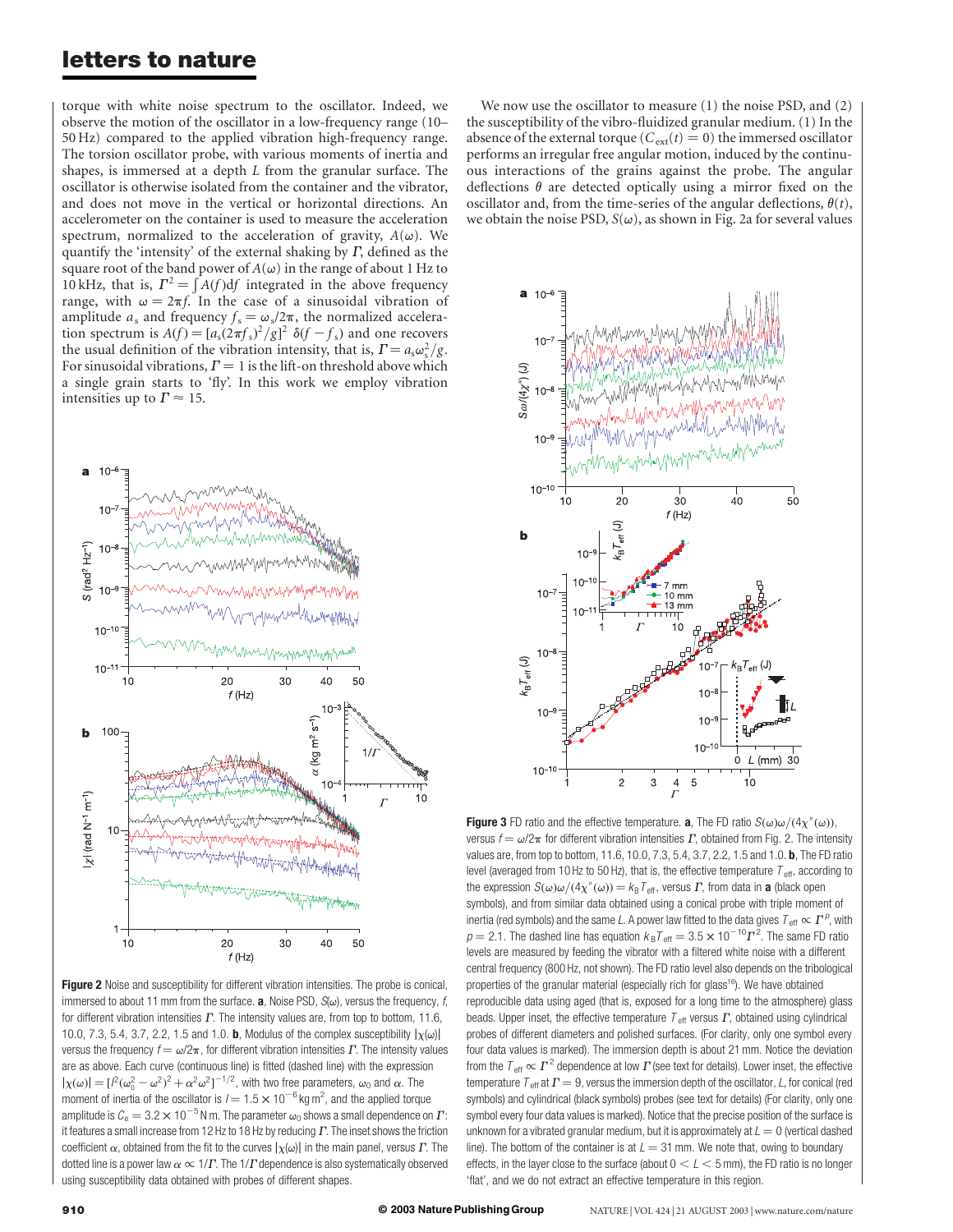of  $\Gamma$ . (2) While the granular medium is vibrated at a given intensity  $\Gamma$ , a sinusoidal torque  $C_{ext}(t) = C_e \sin(\omega t)$  is applied to the oscillator using a permanent magnet fixed on the oscillator and two external coils. The complex susceptibility at the given  $\omega$  is obtained from  $\chi(\omega) = \theta(\omega)/C_{ext}(\omega)$ , where  $\theta(\omega)$  and  $C_{ext}(\omega)$  are the Fourier transforms of  $\theta(t)$  and  $C_{ext}(t)$ , respectively. The amplitude  $C_e$  of the external torque is small enough to be in the regime of linear response, that is, we measure the linear susceptibility. The complex susceptibility  $\chi(\omega)$  versus  $\omega$  is obtained by sweeping the frequency of the sinusoidal torque. The modulus of the complex susceptibility,  $|\chi(\omega)|$ , for different intensities of vibration  $\Gamma$ , is shown in Fig. 2b.

With both the susceptibility and the noise PSD data, we are now able to check whether the analogy to the thermally induced brownian motion makes sense. First of all, the modulus of the complex susceptibility,  $|\chi(\omega)|$ , is fitted remarkably well by the susceptibility expression for the damped oscillator,  $|\chi(\omega)| =$  $[I^2(\omega_0^2 - \omega^2)^2 + \alpha^2 \omega^2]^{-1/2}$ , as shown in Fig. 2b. This means that the deterministic equation of motion, that is,  $I(d^2\theta/dt^2)$  +  $\alpha$ (d $\theta$ /dt) + G $\theta$  = C<sub>ext</sub>(t), describes well the response of the immersed oscillator, and allows us to define a granular friction coefficient  $\alpha$ , or a granular viscosity  $\mu \propto \alpha$ . From the fitting parameters at different  $\Gamma$  we also deduce that  $\alpha \propto 1/\Gamma$ , as shown in the inset of Fig. 2b.

Second, we can obtain the FD ratio  $S(\omega)\omega/(4\chi''(\omega))$  from our data. Figure 3a shows the FD ratio versus  $f = \omega/2\pi$  at different  $\Gamma$ . The FD ratio is surprisingly 'flat', that is, approximately independent of the frequency in the observed low-frequency range (especially compared to what has been measured in other nonequilibrium thermal systems, such as in laponite<sup>7</sup> and glycerol<sup>8</sup>.) This means that the high-frequency driven agitation of the granular medium acts on the oscillator as a source of random torque with white spectrum, at least in the 10–50 Hz range under investigation. Energy is thus injected at high-frequency, and spreads into a lowfrequency white spectrum. A roughly flat FD ratio also provides support for the existence of an FD relation in off-equilibrium driven granular steady states. The FD ratio level can thus be used to define an effective temperature,  $T_{\text{eff}}$ . Figure 3b shows the averaged FD ratio levels, that is,  $k_B T_{\text{eff}}$ , versus  $\Gamma$ . Fitting to a power-law we obtain  $k_{\rm B}T_{\rm eff} \propto \Gamma^p$  with p close to 2, thus giving  $T_{\rm eff} \propto \Gamma^2$ .

Obviously, this is only a first-order approximation. Close inspection of Fig. 3a apparently shows a small frequency dependence. However, a useful torsion signal is only detected around the natural frequency of the oscillator, limiting our accessible frequency range. In future work, the study of the frequency dependence of the FD ratio over a large frequency range could give insights about possible energy 'cascade' in vibro-fluidized granular matter. Notice also that a deviation from the  $T_{\text{eff}} \propto \Gamma^2$  dependence is seen close to the lifton threshold, depending on the probe used (upper inset Fig. 3b). The main reason is that the immersed probe, which does not move in the vertical or horizontal directions, becomes a source of localized vibration at low  $\Gamma$ . In other words, at low  $\Gamma$  the granular medium is 'warmer' around the probe than in the bulk (the 'thermometer heats the sample'), and the  $\Gamma$  dependence of the effective temperature changes.

In the frame of this first-order approximation, our results suggest a simple picture. Owing to the complex dissipation processes between the grains, only a fixed fraction of the energy injected by the vibrator is effectively available as granular kinetic energy and is 'sensed' by the oscillator. In fact, we notice that the order of magnitude of the thermal energy, that is,  $k_BT_{\text{eff}}$  as measured here, is consistent with realistic values of the mean kinetic energy per particle, as measured by grain-tracking methods (see, for example, refs 9 and 10). Thus, the effective temperature  $T_{\text{eff}}$  we measure seems to be related to the granular temperature, as usually defined in granular gases<sup>5,6</sup>. Notice that the measured granular friction coefficient  $\alpha$  decreases by increasing the effective temperature, since

 $\alpha \propto 1/\Gamma$  and  $T_{\text{eff}} \propto \Gamma^2$ . This is the behaviour of liquids rather than gases. However, the oscillator sees an increasing effective temperature and a decreasing granular density as  $\Gamma$  is increased. A similar effect has been reported by Zik et  $al$ .<sup>11</sup> by observing the mobility of a sphere immersed in a vibro-fluidized granular medium.

We now study the dependence of  $T_{\text{eff}}$  on the oscillator properties, as well as on the characteristics of the granular medium, such as immersion depth and granular anisotropy. Figure 3b addresses all these issues. The main panel of Fig. 3b shows data obtained using a conical probe with different moments of inertia. The upper inset of Fig. 3b shows data obtained using cylindrical probes with different diameters. In all these circumstances it turns out that  $T_{\text{eff}}$  is insensitive to the change of these parameters. This is an indication that  $T_{\text{eff}}$  could be an intrinsic property of the granular medium.

The bottom inset of Fig. 3b shows data measured at different immersion depths, using conical and cylindrical probes. Two important aspects need to be underlined: First, in a layer close to the surface the measured FD ratio shows a strong frequency dependence, and it becomes 'flat' (as in Fig. 3a) only at a sufficient immersion depth. (The FD ratio becomes 'flat' approximately at the depth where a minimum appears in the bottom inset of Fig. 3b). Underneath the surface layer, we observe that  $T_{\text{eff}}$  increases with the depth. This is possibly related to a slight decrease of the granular density with the depth, as observed in simulations<sup>12</sup> and measurements<sup>13</sup>. The behaviour of the surface layer itself needs to be explored more carefully, as we cannot exclude a relation with density induced features (as observed in refs 10, 12 and 13). A second point is the difference between  $T_{\text{eff}}$  measured by conical and cylindrical probes. This is a peculiar granular effect and it is probably related to the intrinsic anisotropy of the system under gravity. Although the diameter of the horizontal section of the probe plays no role, the angle of inclination of the surface exposed to the granular agitation, relative to the vertical axis, seems to be a relevant parameter. As reported in ref. 10, the granular temperature is anisotropic, corresponding to horizontal and vertical impulse components. One thus expects in particular the transfer of the vertical impulse into torsion momentum to depend on the geometry and the surface state of the probe. Nevertheless, for a given kind of probe—for example, conical or cylindrical—the present experiment shows that one can satisfy the requirements for the Langevin approach to be applicable.

The most important finding obtained here is that it is possible to separate slow and fast degrees of freedom in vibro-fluidized granular matter and to model it, in the spirit of the Langevin approach, in terms of two intrinsic parameters: an effective friction coefficient and an effective temperature. In this perspective the oscillator indeed behaves as a brownian oscillator, and the vibro-fluidized granular matter can be seen as a macroscopic 'thermal bath'. We note that the analogy is only formal, since the granular medium is never in equilibrium in the thermodynamic sense. The experiment also shows that granular matter's mechanical anisotropy and inhomogeneity due to gravitation play an important role, inducing complications that are not present in usual gas or liquid media, which can be assumed to be isotropic and homogeneous.  $\Box$ 

Received 19 March; accepted 24 June 2003; doi:10.1038/nature01867.

- 1. Gerlach, W. & Lehrer, E. Über die Messung der rotatorischen Brownschen Bewegung mit Hilfe einer Drehwage. Naturwissenschaften 15, 15 (1927).
- 2. Uhlenbeck, G. E. & Goudsmit, S. A problem in Brownian motion. Phys. Rev. 34, 145–151 (1929). 3. Wang, M. C. & Uhlenbeck, G. E. On the theory of the Brownian motion II. Rev. Mod. Phys. 17,
- 323–342 (1945).
- 4. Kubo, R., Toda, M. & Hashitsume, N. Statistical Physics II: Nonequilibrium Statistical Mechanics (Springer, Berlin, 1991).
- 5. Jaeger, H. M., Nagel, S. R. & Behringer, R. P. Granular solids, liquids and gases. Rev. Mod. Phys. 68, 1259–1273 (1996).
- 6. Mehta, A. & Halsey, T. C. (eds) Proceedings of the Workshop "Challenges in Granular Physics". Adv. Complex Syst. 4 (special issue), 287–534 (2001).
- 7. Bellon, L., Ciliberto, S. & Laroche, C. Violation of the fluctuation-dissipation relation during the formation of a colloidal glass. Europhys. Lett. 53, 511–517 (2001).